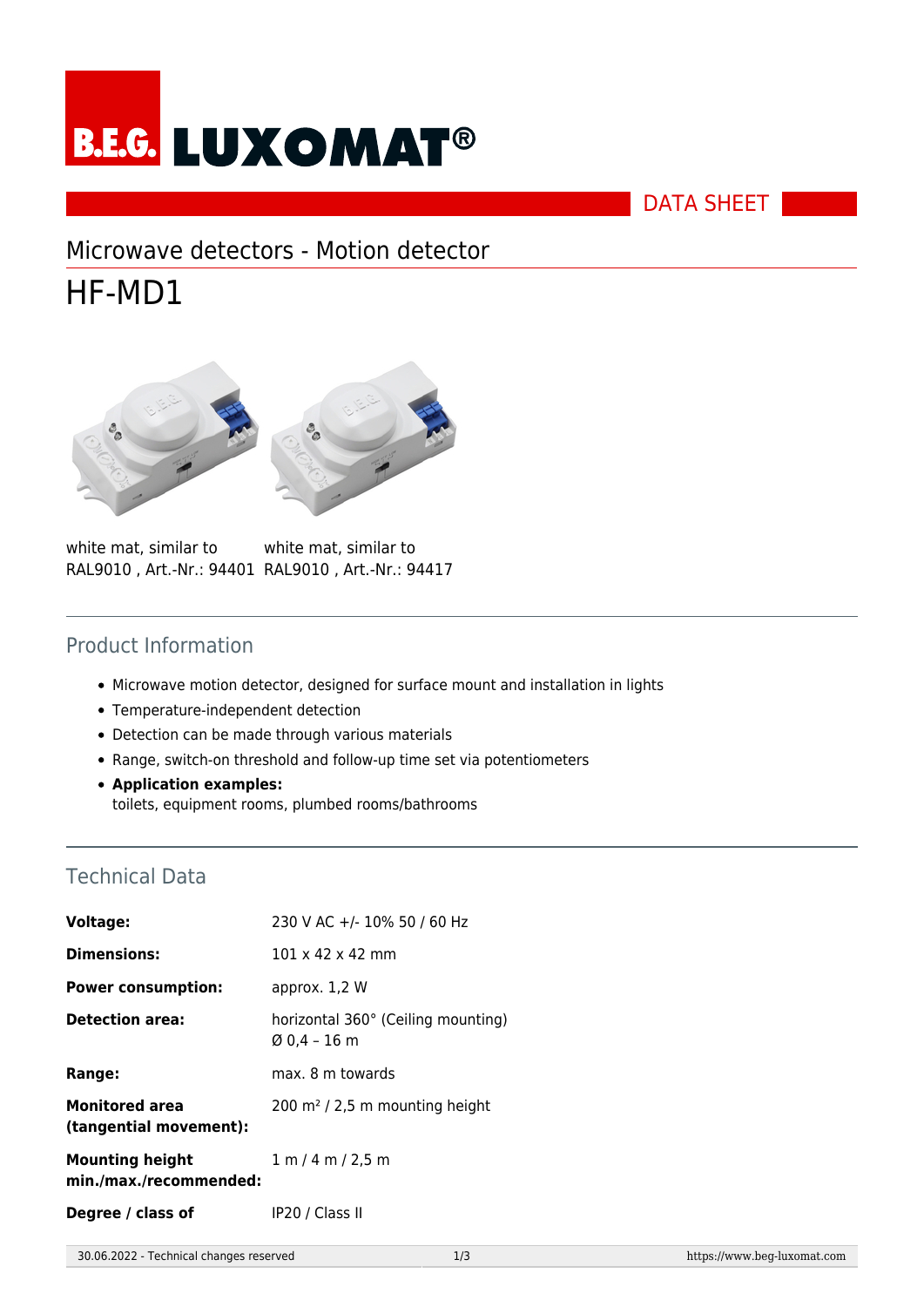#### **protection:**

| <b>Ambient temperature:</b> | $-15$ °C to +50 °C                                                                                   |  |  |
|-----------------------------|------------------------------------------------------------------------------------------------------|--|--|
| <b>Housing:</b>             | polycarbonate, UV-resistant                                                                          |  |  |
|                             | <b>Channel 1 (lighting control)</b>                                                                  |  |  |
| <b>Switching power:</b>     | 1200 W, $\cos \varphi = 1$<br>max. inrush current $lp(20 \text{ ms}) = 120 \text{ A}$                |  |  |
| Type of contact:            | $1x$ $\mu$ -contact, NO contact                                                                      |  |  |
| Follow-up time:             | <b>HF-MD1</b> : 5 sec - 15 min<br><b>HF-MD1 ESL:</b> (for use with fluorescent lamps) 5 min - 15 min |  |  |
| Switch-on threshold:        | 2 - 2000 Lux                                                                                         |  |  |
| Radar / HF technology:      | 5,8 GHz, $<$ 10 mW                                                                                   |  |  |

## Description

| <b>Description</b> | Colour                           | <b>Part number</b> | <b>EAN number</b> |
|--------------------|----------------------------------|--------------------|-------------------|
| HF-MD1             | white mat, similar to<br>RAL9010 | 94401              | 4007529944019     |
| HF-MD1 ESL         | white mat, similar to<br>RAL9010 | 94417              | 4007529944170     |

### Accessory

| <b>Description</b>         | Colour | <b>Part number</b> | <b>EAN number</b> |
|----------------------------|--------|--------------------|-------------------|
| RC-Arc extinction kit      | white  | 10880              | 4007529108800     |
| Mini-RC-Arc extinction kit | black  | 10882              | 4007529108824     |





Dimensions 94401 **Range diagram** 

 $0.2<sub>m</sub>$ 

1: Walking across or towards.<br />> The range depends on